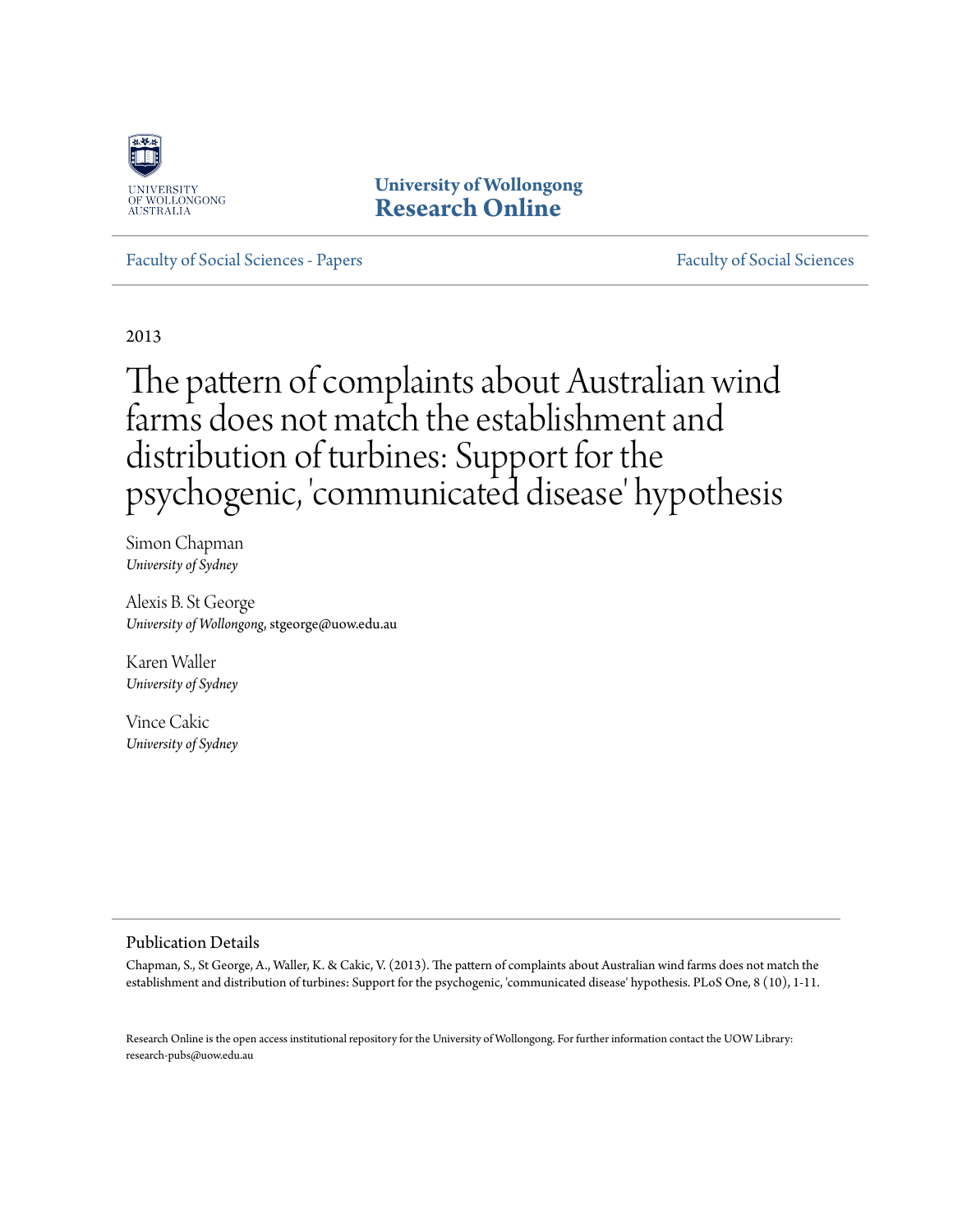The pattern of complaints about Australian wind farms does not match the establishment and distribution of turbines: Support for the psychogenic, 'communicated disease' hypothesis

## **Abstract**

**Background and Objectives** With often florid allegations about health problems arising from wind turbine exposure now widespread, nocebo effects potentially confound any future investigation of turbine health impact. Historical audits of health complaints are therefore important. We test 4 hypotheses relevant to psychogenic explanations of the variable timing and distribution of health and noise complaints about wind farms in Australia. **Setting** All Australian wind farms (51 with 1634 turbines) operating 1993-2012. **Methods** Records of complaints about noise or health from residents living near 51 Australian wind farms were obtained from all wind farm companies, and corroborated with complaints in submissions to 3 government public enquiries and news media records and court affidavits. These are expressed as proportions of estimated populations residing within 5 km of wind farms. **Results** There are large historical and geographical variations in wind farm complaints. 33/51 (64.7%) of Australian wind farms including 18/34 (52.9%) with turbine size >1 MW have never been subject to noise or health complaints. These 33 farms have an estimated 21,633 residents within 5 km and have operated complaint-free for a cumulative 267 years. Western Australia and Tasmania have seen no complaints. 129 individuals across Australia (1 in 254 residents) appear to have ever complained, with 94 (73%) being residents near 6 wind farms targeted by anti wind farm groups. The large majority 116/129(90%) of complainants made their first complaint after 2009 when anti wind farm groups began to add health concerns to their wider opposition. In the preceding years, health or noise complaints were rare despite large and small-turbine wind farms having operated for many years. **Conclusions** The reported historical and geographical variations in complaints are consistent with psychogenic hypotheses that expressed health problems are "communicated diseases" with nocebo effects likely to play an important role in the aetiology of complaints.

## **Keywords**

psychogenic, hypothesis, distribution, establishment, match, not, does, turbines, communicated, farms, disease, support, pattern, wind, complaints, australian, about

#### **Disciplines**

Education | Social and Behavioral Sciences

## **Publication Details**

Chapman, S., St George, A., Waller, K. & Cakic, V. (2013). The pattern of complaints about Australian wind farms does not match the establishment and distribution of turbines: Support for the psychogenic, 'communicated disease' hypothesis. PLoS One, 8 (10), 1-11.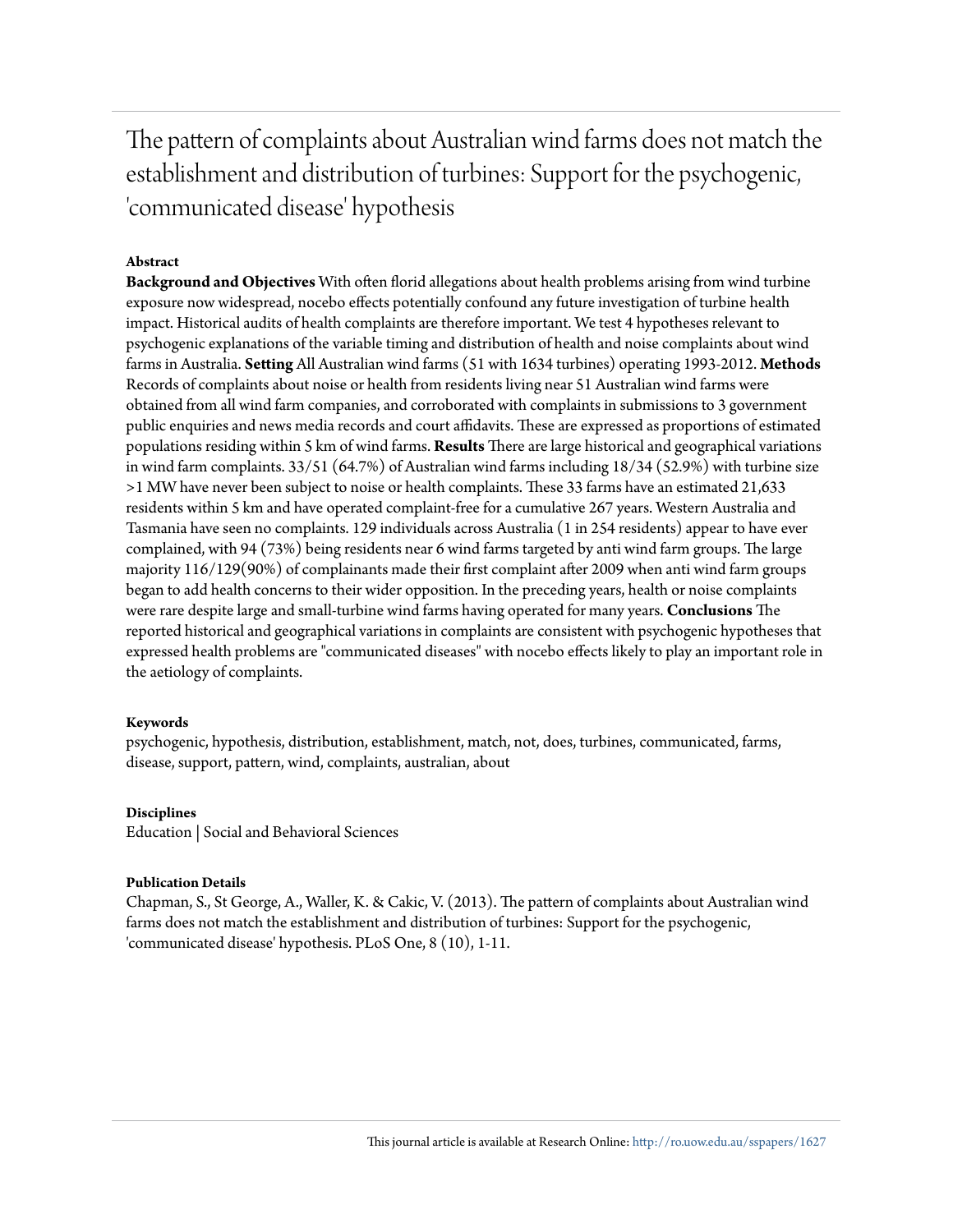## The Pattern of Complaints about Australian Wind Farms Does Not Match the Establishment and Distribution of Turbines: Support for the Psychogenic, 'Communicated Disease' Hypothesis

## Simon Chapman\*, Alexis St. George, Karen Waller, Vince Cakic

Sydney School of Public Health, University of Sydney, New South Wales, Australia

#### Abstract

Background and Objectives: With often florid allegations about health problems arising from wind turbine exposure now widespread, nocebo effects potentially confound any future investigation of turbine health impact. Historical audits of health complaints are therefore important. We test 4 hypotheses relevant to psychogenic explanations of the variable timing and distribution of health and noise complaints about wind farms in Australia.

Setting: All Australian wind farms (51 with 1634 turbines) operating 1993-2012.

Methods: Records of complaints about noise or health from residents living near 51 Australian wind farms were obtained from all wind farm companies, and corroborated with complaints in submissions to 3 government public enquiries and news media records and court affidavits. These are expressed as proportions of estimated populations residing within 5 km of wind farms.

Results: There are large historical and geographical variations in wind farm complaints. 33/51 (64.7%) of Australian wind farms including 18/34 (52.9%) with turbine size  $>1$  MW have never been subject to noise or health complaints. These 33 farms have an estimated 21,633 residents within 5 km and have operated complaint-free for a cumulative 267 years. Western Australia and Tasmania have seen no complaints. 129 individuals across Australia (1 in 254 residents) appear to have ever complained, with 94 (73%) being residents near 6 wind farms targeted by anti wind farm groups. The large majority 116/129(90%) of complainants made their first complaint after 2009 when anti wind farm groups began to add health concerns to their wider opposition. In the preceding years, health or noise complaints were rare despite large and small-turbine wind farms having operated for many years.

Conclusions: The reported historical and geographical variations in complaints are consistent with psychogenic hypotheses that expressed health problems are ''communicated diseases'' with nocebo effects likely to play an important role in the aetiology of complaints.

Citation: Chapman S, St. George A, Waller K, Cakic V (2013) The Pattern of Complaints about Australian Wind Farms Does Not Match the Establishment and Distribution of Turbines: Support for the Psychogenic, 'Communicated Disease' Hypothesis. PLoS ONE 8(10): e76584. doi:10.1371/journal.pone.0076584

Editor: Matteo Convertino, University of Florida, United States of America

Received April 10, 2013; Accepted August 18, 2013; Published October 16, 2013

Copyright: © 2013 Chapman et al. This is an open-access article distributed under the terms of the Creative Commons Attribution License, which permits unrestricted use, distribution, and reproduction in any medium, provided the original author and source are credited.

Funding: No current external funding sources for this study.

Competing Interests: The authors have declared that no competing interests exist.

\* E-mail: simon.chapman@sydney.edu.au

#### Introduction

The attribution of symptoms and disease to wind turbine exposure is a contentious ''modern health worry'' [1] which has seen increasing attention from governments, their regulatory agencies and courts after organised opposition to wind farms, predominantly in Anglophone nations. Two broad hypotheses have been advanced about those reporting symptoms they attribute to exposure to wind turbines.

- 1. both audible noise and sub-audible infrasound generated by wind turbines can be directly harmful to the health of those exposed.
- 2. psychogenic factors including nocebo responses to the circulation of negative information about their putative harms – are likely to be relevant to understanding why of those exposed, only small proportions claim to be adversely affected.

The evidence for a physical basis for these symptoms remains largely anecdotal. There has been a profusion of claims mostly by wind farm opponents about harms to exposed humans and animals (currently numbering 223 different diseases and symptoms) [2]. Despite this, 18 reviews of the research literature on wind turbines and health published since 2003 [3–20] have all reached the broad conclusion that the evidence for wind turbines being directly harmful to health is very poor. These suggest that only small minorities of exposed people claim to be annoyed by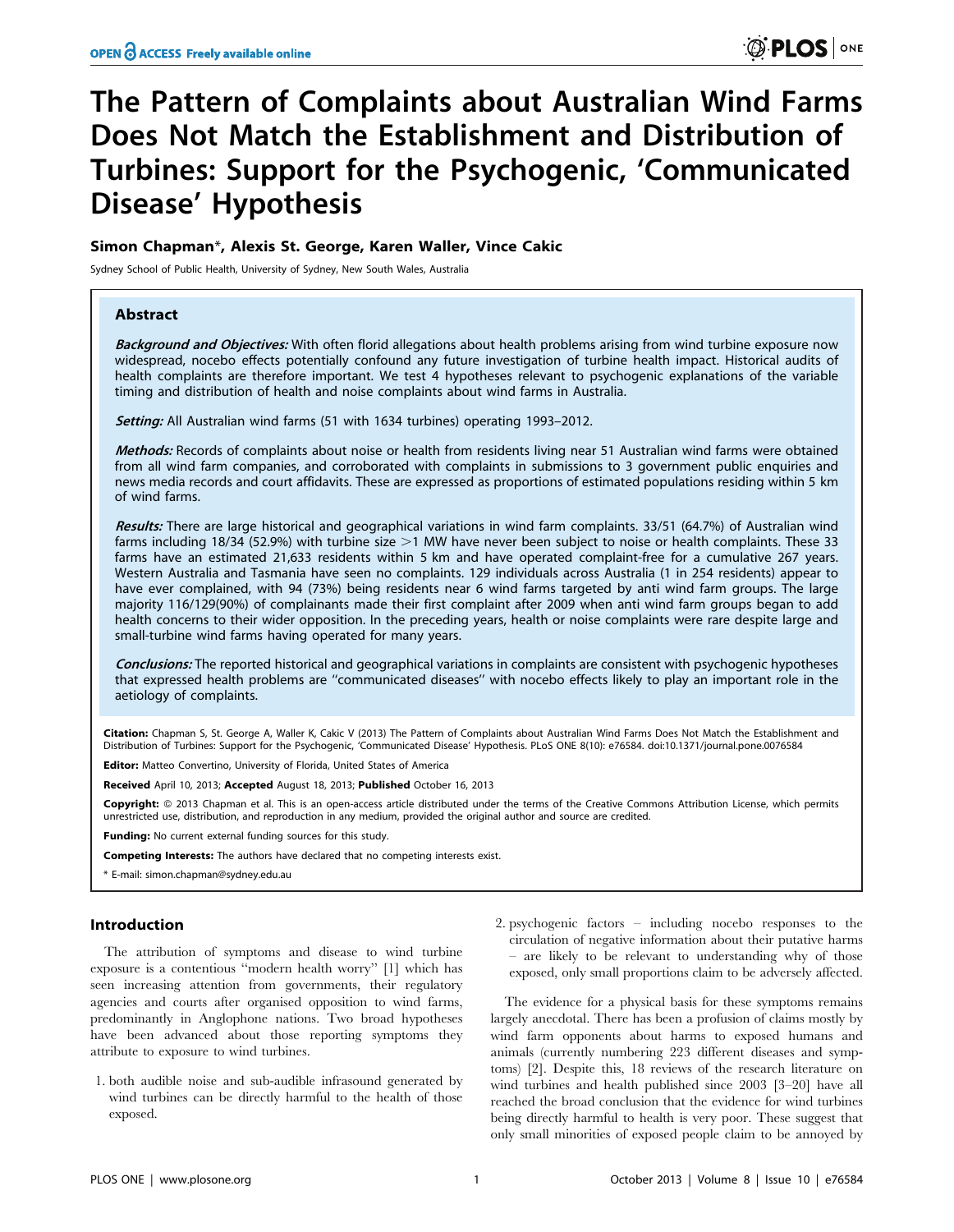wind turbines – typically less than 10% [14]. They conclude that the relationship between wind turbines and human responses is ''influenced by numerous variables, the majority of which are nonphysical'' [14].

Variables associated with wind turbine annoyance include preexisting negative attitudes to wind farms [14], including their impact on landscape aesthetics [21], having a ''negative personality'' [22], subjective sensitivity to noise [14], and being able to see wind turbines [5,23]. Similarly, deriving income from turbines [24] or enjoying reduced power bills can have an apparent ''protective effect'' against annoyance and health symptoms [18]. Such factors, which are similar to characteristics of other psychogenic illnesses (''New Environmental Illnesses'' [25] and ''Modern Health Worries'' [26]) were found to be more predictive of symptoms than objective measures of actual exposure to sound or infrasound [14].

A large literature on nocebo effects exists about reported pain [27], but these effects have also been documented for other imperceptible agents such as electro-magnetic and radio frequency radiation [28–30]. Perceived proximity to mobile telephone base stations and powerlines, lower perceived control and increased avoidance (coping) behaviour were associated with non-specific physical symptoms in a study which found no association between reported symptoms and distance to these sources of electromagnetic radiation [31].

The psychogenic theory about wind turbine ''illness'' is supported by a recent New Zealand study [32], in which healthy volunteers exposed to both sham and true recorded infrasound who had been previously given information about possible adverse physiological effects of infrasound exposure reported symptoms aligned with that information. The adverse effects information provided to subjects was sourced from anti wind farm internet sites which the authors concluded indicated ''the potential for symptom expectations to be created outside of the laboratory, in real world settings.''

A psychogenic contagion model may be applicable to this phenomenon. Mass Psychogenic Illness (MPI) is described [33–35] as a constellation of somatic symptoms, suggestive of an environmental cause or trigger (but with symptoms without typical features of the contaminant, varying between individuals, and not related to proximity or strength of exposure) which occurs between two or more people who share beliefs related to those symptoms and experience epidemic spread of symptoms between socially connected individuals. The rapid development of fear and anxiety is key to the transmission of disease by disruption of behaviour and activities of those involved. Transmission or contagion is increased by the general excitement related to the phenomenon, including media reports, researcher interest, and labeling with a specific clinical diagnostic term.

Boss' review of factors promoting mass hysteria noted that ''media reports are used as cues by potential cases for appropriate illness behavior responses and can initially alarm those at risk …Too often, it is the media-created event to which people respond rather than the objective situation itself … Development of new approaches in mass communication, most recently the Internet, increase the ability to enhance outbreaks through communication.'' [33].

While modern wind farms have operated since the early 1980s [36], the earliest claims alleging that wind turbines might cause health problems in those exposed appear to date from 2003 (see below); this increased rapidly after 2008, following publicity given to a self-published book, ''Wind Turbine Syndrome'' [37], by US physician Nina Pierpont, whose partner edits a virulent anti wind farm website [38]. Google Trends data of web-based searches for

''Wind turbine noise'', ''Wind Turbine Syndrome'' and ''wind turbine health'' show that ''noise'' began to appear from 2007 and that ''syndrome'' and ''health'' began to track together from 2008, suggesting the book generated this sudden interest in the phenomenon, rather than riding a wave of interest. Furthermore, a 2007–11 Ontario study of newspaper coverage of wind farms showed that 94% of articles featured ''dread'' themes [39].

''Labeling'' of an illness is one of the key features associated with spread of mass psychogenic illness, along with community and media interest [33]. There have been three attempts to popularise portentous quasi-scientific names for health problems said to be caused by wind turbines: Wind Turbine Syndrome, Vibro Acoustic Disease [40] and Visceral Vibratory Vestibular Disturbance [41], although none of these have gained scientific acceptance as diagnostic terms. As described earlier, many features of MPI apply to Wind Turbine Syndrome. Furthermore, the most reported symptoms in over one third of all MPIs of nausea/ vomiting, headache, and dizziness [33], are also frequently featured as common symptom complaints arising with wind turbines, suggesting these symptoms may be plausibly explained as psychogenic.

Wind farm opponent groups have been very active in the last five years in three Australian states (Victoria, NSW and South Australia) publicising the alleged health impacts of turbines. This has created insurmountable problems for researching the psychogenic and nocebo hypotheses using either cross-sectional or prospective research designs because it is unlikely that any communities near wind farms now exist which have not been exposed to extensive negative information. For this reason, audits of the history of complaints are essential because they allow consideration of whether health and noise complaints arose during years prior to the ''contagion'' of communities with fearful messages about turbines.

To date, there has been no study of the history and distribution of noise and health complaints about wind turbines in Australia. The two theories (the ''direct effects'' and the ''psychogenic''), would predict differing patterns of spatial and temporal spread of disease. We sought to test 4 hypotheses relevant to the psychogenic argument.

- 1. Many wind farms of comparable power would have no history of health or noise complaints from nearby residents (suggesting that exogenous factors to the turbines may explain the presence or absence of complaints).
- 2. Wind farms which have been subject to complaints would have only a small number of such complaining residents among those living near the farms (suggesting that individual or social factors may be required to explain different ''susceptibility'').
- 3. Few wind farms would have any history of complaints consistent with claims that turbines cause acute health problems (suggesting that explanations beyond turbines themselves are needed to explain why acute problems are reported).
- 4. Most health and noise complaints would date from after the advent of anti wind farm groups beginning to foment concerns about health (from around 2009) and that wind farms subject to organised opposition would be more likely to have histories of complaint than those not exposed to such opposition (suggesting that health concerns may reflect ''communicated'' anxieties).

Table 1 sets out both the predictions of the ''direct effects'' model of causation, and the observed findings of our historical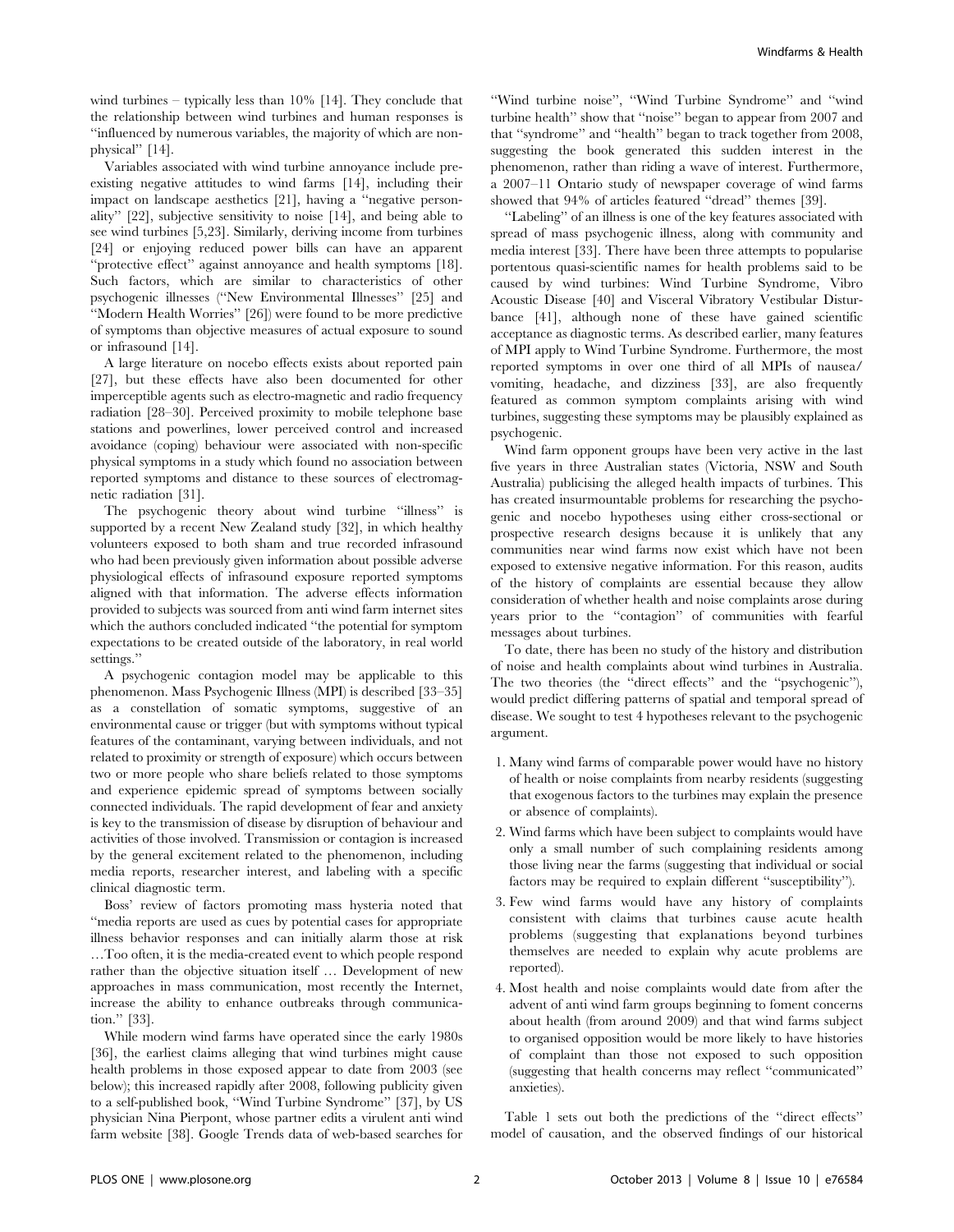Table 1. Prediction of "direct effects" model versus observations explained by psychogenic model.

| Key hypotheses re distribution<br>of complainants | Characteristic                                           | <b>Predictions of Direct</b><br><b>Effects Model</b>                                   | <b>Observations with</b><br><b>Psychogenic Model</b>                                           |
|---------------------------------------------------|----------------------------------------------------------|----------------------------------------------------------------------------------------|------------------------------------------------------------------------------------------------|
| Spatial (geographic)                              | Distribution of wind farms<br>with complaints            | All wind farms (especially those with<br>$>1$ MB turbines) should have<br>complainants | Inconsistent distribution associated with<br>presence or absence of anti wind<br>farm activity |
|                                                   | Proportion of complainants<br>residing around wind farms | Only in those "susceptible" but should<br>be similar across all wind farms             | Generally very low, but higher at wind<br>farms targeted by anti wind<br>farm groups           |
| Temporal                                          | Timing and latency of<br>first complaints                | Turbine exposure followed by both<br>acute (immediate) and chronic<br>health effects   | Absence of or long delays in reporting<br>acute effects common                                 |

doi:10.1371/journal.pone.0076584.t001

review of the distribution and timing of complaints, which are more consistent with a psychogenic model.

#### Methods

Information on the commencement of turbine operation, the number of turbines operating, average turbine size and the megawatt (MW) capacity of each wind farm was located from public sources such as wind farm websites.

Wind farm operators have clear risk management interest in any reactions of nearby residents to the farms they operate. In the planning, construction and power generation phases of wind farm operation they monitor local community support and complaints submitted to them, in news media and via any complaint notifications from local government. In Victoria, companies are required by law to register all complaints with the state government. In September 2012 all wind farm owners in Australia were asked to provide information on:

- $\bullet$  the actual or estimated number of residents within a 5 km radius of each wind farm they operated. Google Maps and census data were also used to obtain this data (see below).
- $\bullet$  whether the company had received or was aware of any health and/or noise complaints, including sleeping problems, that were being attributed to the operation of their wind farms.
- the number of individuals ("complainants") who had made such complaints (direct complaints to the companies, those voiced in local media, to local government or state or national enquiries).
- $\bullet$  the date at which the first complaint occurred.
- $\bullet$  whether there had been any anti wind farm activity in the local area such as public meetings addressed by opponents, demonstrations or advertising in local media.

Any documentation of complaints such as internet links or news clips about public was requested. Companies were explicitly asked to de-identify any private complaints which could identify those complaining, unless these complaints had been made public by the complainants.

It is possible that wind companies may nonetheless be unaware of some health and noise complaints about their operations or that they might downplay the extent of complaints and provide underestimates of such complaints. To corroborate the information on the number of complainants provided by the companies, we therefore reviewed all 1,594 submissions made to three government enquiries on wind farms: the 2011–2012 Senate enquiry into the Social and Economic Impact of Rural Wind Farms (1,818 submissions) [42]; the 2012 NSW Government's Draft NSW Planning Guidelines for Wind Farms (359 submissions) [43]; and the Renewable Energy (Electricity) Amendment (Excessive Noise from Wind Farms) Bill 2012 (217 submissions) [44]. We searched all submissions for any mentions by residents living in the vicinity of operating wind farms (as opposed to those being planned) of their health or sleep being adversely affected or that they were annoyed by the sound of the turbines.

We also searched daily media monitoring records supplied to the Clean Energy Council by a commercial monitoring company from August 2011 (when the monitoring contract began) until January 2013. This monitoring covered print news items, commentary and letters published in Australian national, state and regional newspapers mentioning any wind farm, as well as television and radio summaries about all mentions of wind farms. It was important to use this source of monitoring rather than use on-line databases like Factiva, as the latter do not cover all small rural news media which is where much coverage of debate about rural wind farms was likely to be found.

Finally, a pre-print of this paper was published on the University of Sydney's e-scholarship repository on March 15 2013. In the next six months the paper was opened over 10,800 times, making it the most opened document among 7761 in that repository across these 4 months. This generated considerable correspondence, and in one case (Hallett 2), information was provided about extra complainants who had complained via a legal case. These were then included.

In reviewing the submissions and media monitoring, only complaints from those claiming to be personally affected by the operation of an existing wind farm in Australia were noted. Expressed concerns about possible future adverse effects or that wind turbines *could* be harmful were not classified as evidence of personal experience of harm or annoyance. There were many of these. Third party statements, such as comments about unnamed neighbours with problems, were not accepted as evidence of harm.

Where the numbers of complainants determined from this corroborative public source searching exceeded the numbers provided to us by the wind companies, we chose the larger number. Where the numbers determined from public sources were less, we used the larger number provided by the companies. Our estimate of the number of complainants thus errs on the least conservative side. Nearly all those who publicly complained did not seek anonymity, being named in media reports or not electing to have their parliamentary submissions de-identified. However, we have chosen not to list their names in this report.

The companies provided estimates of the number of residents currently living within 5 km of each wind farm. Some companies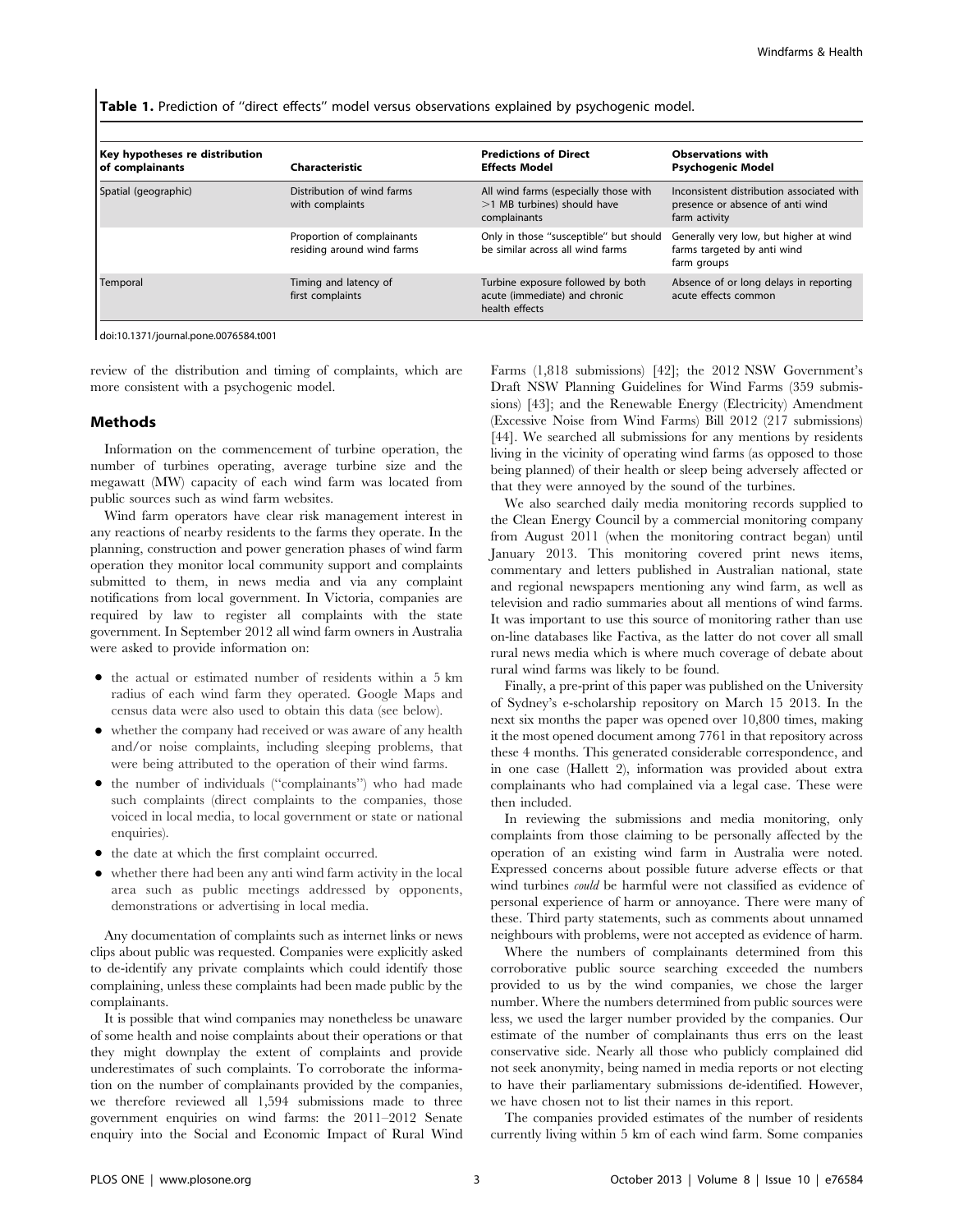Table 2. Complainant numbers at 51 Australian wind farms, 1993–2013.

| Wind farm name<br>(state)<br>owner                  | <b>Installed Capacity</b><br>(MW)+(number of<br>turbines)+average<br>turbine size MW | Date commenced<br>operation & total<br>years (to Dec<br>2012) | Approx.<br>population<br>within 5 km | <b>Health or noise</b><br>complainants (Y/N)<br>& number (persons<br>unless specified) | Date of first<br>complaint (months<br>since opened)   | <b>Local or visiting</b><br>opposition group<br>activity? |
|-----------------------------------------------------|--------------------------------------------------------------------------------------|---------------------------------------------------------------|--------------------------------------|----------------------------------------------------------------------------------------|-------------------------------------------------------|-----------------------------------------------------------|
| A: Farms with total<br>>10 MW capacity              |                                                                                      |                                                               |                                      |                                                                                        |                                                       |                                                           |
| Albany/Grasmere (WA)<br>Verve                       | 35.4 (18)<br>1.96                                                                    | Oct 2001<br>(11y 2m)                                          | 200                                  | N                                                                                      |                                                       | Ν                                                         |
| Bungendore/Capital/<br>Woodlawn (NSW) Infigen       | 189 (90)<br>2.1                                                                      | Nov 2009<br>(3y 1m)                                           | 76 houses<br>198                     | Y:10                                                                                   | Dec 2009<br>$(1 \text{ m})$                           | Y                                                         |
| Canunda (SA)<br><b>International Power</b>          | 46 (23)<br>2.0                                                                       | Mar 2005<br>(7y 10m)                                          | 20 houses<br>52                      | N                                                                                      |                                                       | Ν                                                         |
| Cape Bridgewater (Vic)<br>Pacific Hydro             | 58 (29)<br>2.0                                                                       | <b>Nov 2008</b><br>(4y 1m)                                    | 68 houses<br>177                     | Y:6                                                                                    | 2 Feb 20110<br>(16m)                                  | Y                                                         |
| Cape Nelson South (Vic)<br>Pacific Hydro            | 44 (22) 2.0                                                                          | Jun 2009<br>(3y 6m)                                           | 170 houses<br>425                    | Y:2                                                                                    | 10 Feb 2010<br>(8m)                                   | Y                                                         |
| Cathedral Rocks (SA)<br>TRUenergy, Acciona &<br>EHN | 66 (33)<br>2.0                                                                       | Sep 2005<br>(7 y 3 m)                                         | 0                                    | ${\sf N}$                                                                              |                                                       | ${\sf N}$                                                 |
| Challicum Hills (Vic)<br>Pacific Hydro              | 52.5 (35)<br>1.5                                                                     | Aug 2003<br>(9 y 4 m)                                         | 55 houses<br>143                     | N                                                                                      | $\overline{a}$                                        | N                                                         |
| Clements Gap (SA)<br>Pacific Hydro                  | 56.7 (27)<br>2.1                                                                     | Feb 2010<br>(2 y 10 m)                                        | 41                                   | Y:3                                                                                    | On-going from earlier                                 | Y                                                         |
| Codrington (Vic)<br>Pacific Hydro                   | 18.2 (14)<br>1.3                                                                     | Jun 2001<br>(11 y 6 m)                                        | 50                                   | N                                                                                      |                                                       | Ν                                                         |
| Collgar/Merriden (WA)<br>Collgar                    | 206 (111)<br>1.85                                                                    | May 2011<br>(1 y 7 m)                                         | 15                                   | ${\sf N}$                                                                              |                                                       | ${\sf N}$                                                 |
| Cullerin Range (NSW)<br>Origin                      | 30(15)<br>2.0                                                                        | Jul 2009<br>(3 y 5 m)                                         | 50                                   | Ν                                                                                      |                                                       | Ν                                                         |
| Emu Downs (WA)<br>APA                               | 80 (48)<br>1.66                                                                      | Oct 2006<br>(6 y 2 m)                                         | 50                                   | ${\sf N}$                                                                              |                                                       | ${\sf N}$                                                 |
| Gunning/Walwa (NSW)<br>Acciona                      | 46.5 (31)<br>1.5                                                                     | May 2011<br>$(1 \text{ yr } 7 \text{ m})$                     | 25 houses<br>65                      | Y:1                                                                                    | Jan 2012<br>(8 <sub>m</sub> )                         | Ν                                                         |
| Hallett 1/Brown Hill (SA)<br>AGL                    | 95 (45)<br>2.11                                                                      | Sep 2008<br>(4 y 3 m)                                         | 120                                  | ${\sf N}$                                                                              |                                                       | Y                                                         |
| Hallett 2/Hallett Hill (SA)<br>AGL                  | 71.4 (34)<br>2.1                                                                     | Mar 2010<br>(2 y 9 m)                                         | 120                                  | $Y:13*$                                                                                | On-going from earlier                                 | Y                                                         |
| Hallett 4/North Brown<br>Hill (SA)<br>AGL           | 132 (63)<br>2.1                                                                      | May 2011<br>(1 y 7 m)                                         | 200                                  | Y:1                                                                                    | On-going from earlier Y                               |                                                           |
| Hallett 5/Bluff Range (SA)<br>AGL                   | 53 (25)<br>2.1                                                                       | Mar 2012<br>$(9 \text{ m})$                                   | 140                                  | Y:1                                                                                    | Apr 2012<br>(1 m)                                     | Υ                                                         |
| Lake Bonney (SA)<br><b>Infigen</b>                  | 278.5 (112)<br>2.8                                                                   | Mar 2005<br>(7 y 9 m)                                         | 255                                  | Y:2                                                                                    | June 2012<br>(7 y 3 m)                                | ${\sf N}$                                                 |
| MacArthur (Vic) AGL/<br>Meridian                    | 420 (140)<br>3.0                                                                     | Sep 2012<br>(3 m)                                             | 15                                   | $Y:8$ houses = 21                                                                      | 2 days after 2/140<br>turbines commenced<br>operation | Υ                                                         |
| Mortons Lane (Vic) CGN<br>Wind Energy Ltd           | 19.5(13)<br>1.5                                                                      | Dec 2012                                                      | 14 houses<br>36                      | ${\sf N}$                                                                              |                                                       | ${\sf N}$                                                 |
| Mt Millar (SA)<br>Meridian                          | 70 (35)<br>2.0                                                                       | Feb 2006<br>(6 y 10 m)                                        | 10 houses<br>26                      | N                                                                                      |                                                       | N                                                         |
| Oaklands Hill (Vic)<br>AGL                          | 67.2 (32)<br>2.1                                                                     | Feb 2012<br>$(10 \; \text{m})$                                | 250                                  | Y:6                                                                                    | On-going from earlier Y                               |                                                           |
| Snowtown (SA)<br><b>Trust Power</b>                 | 100.8 (47)<br>2.14                                                                   | Nov 2008<br>(4 y 1 m)                                         | 4 houses<br>10                       | N                                                                                      |                                                       | N                                                         |
| Starfish Hill (SA)<br>Ratch                         | 34.5 (23)<br>1.5                                                                     | Sep 2003<br>(9 y 3 m)                                         | 200                                  | ${\sf N}$                                                                              |                                                       | ${\sf N}$                                                 |
| Toora (Vic)<br>Ratch                                | 21(12)<br>1.75                                                                       | Jul 2002<br>(10 y 5 m)                                        | 674                                  | Y:2                                                                                    | Early (precise date not Y<br>known)                   |                                                           |
| Walkaway (Alinta) (WA)<br><b>Infigen</b>            | 89.1 (54)<br>1.65                                                                    | Apr 2006<br>(6 y 8 m)                                         | 3 houses<br>8                        | N                                                                                      |                                                       | N                                                         |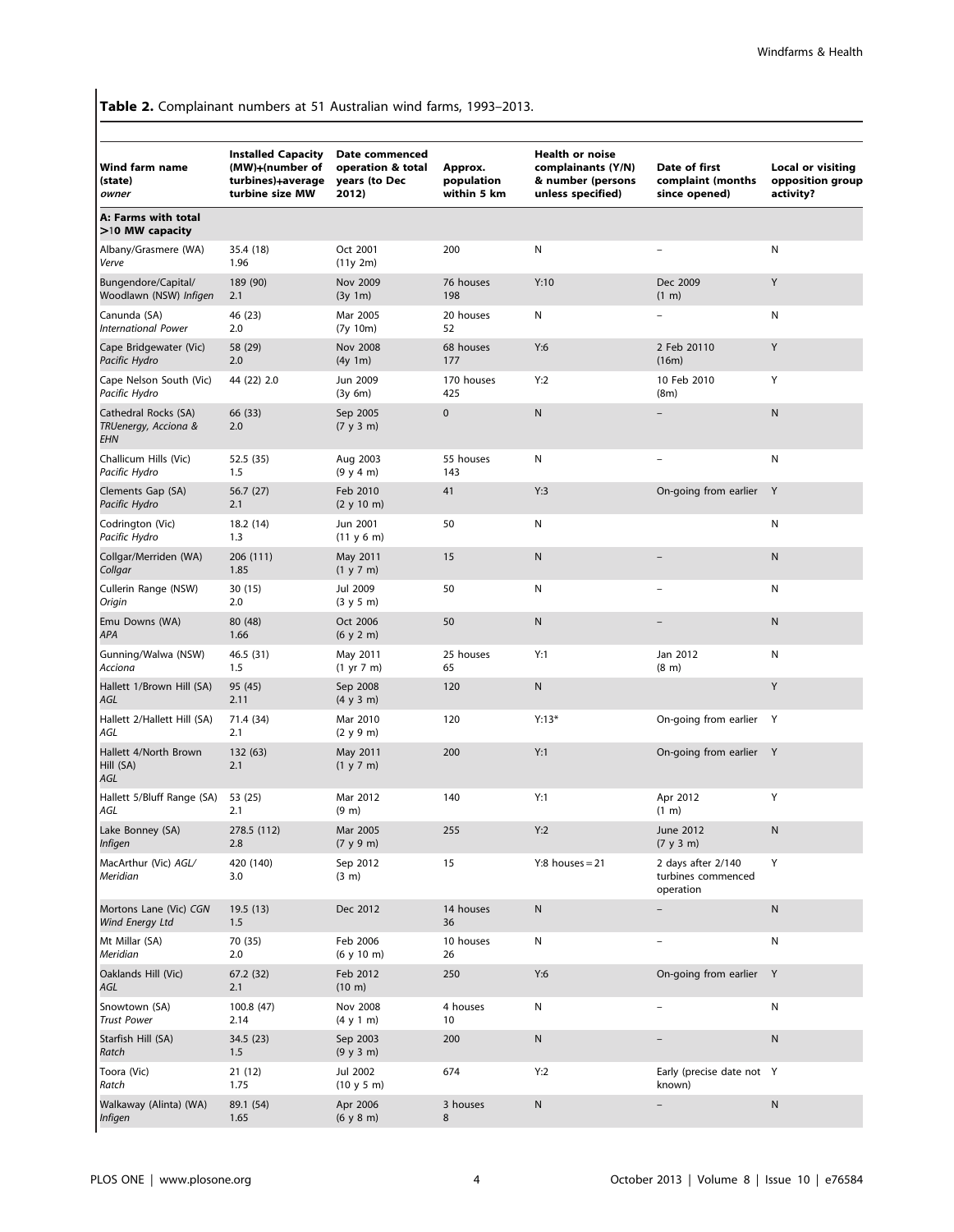## Table 2. Cont.

| <b>Wind farm name</b><br>(state)<br>owner                          | <b>Installed Capacity</b><br>(MW)+(number of<br>turbines)+average<br>turbine size MW | Date commenced<br>operation & total<br>years (to Dec<br>2012) | Approx.<br>population<br>within 5 km | <b>Health or noise</b><br>complainants (Y/N)<br>& number (persons<br>unless specified) | Date of first<br>complaint (months<br>since opened) | <b>Local or visiting</b><br>opposition group<br>activity? |
|--------------------------------------------------------------------|--------------------------------------------------------------------------------------|---------------------------------------------------------------|--------------------------------------|----------------------------------------------------------------------------------------|-----------------------------------------------------|-----------------------------------------------------------|
| Waterloo (SA)<br><b>TRUenergy</b>                                  | 111(37)<br>3.0                                                                       | Dec 201<br>(2 y)                                              | 75 houses<br>195                     | Y:11                                                                                   | Feb 2011<br>(2 m)                                   | Υ                                                         |
| Wattle Point (SA)<br>AGL Hydro                                     | 91 (55)<br>1.65                                                                      | Nov 2005<br>(7 y 1 m)                                         | 560                                  | ${\sf N}$                                                                              |                                                     | N                                                         |
| aubra (Vic)<br>Acciona                                             | 192 (128)<br>1.5                                                                     | Mar 2009<br>(3 y 10 m)                                        | 283 houses<br>736                    | Y:29                                                                                   | 13 Mar 2009<br>(immediate)                          | Υ                                                         |
| Windy Hill (Qld)<br>Ratch                                          | 12 (20)<br>0.6                                                                       | Feb 2000<br>(12 y 10 m)                                       | 200                                  | Y:1                                                                                    | Early (precise date not N<br>known)                 |                                                           |
| Wonthaggi (Vic)<br><b>Transfield</b>                               | 12(6)<br>2.0                                                                         | Dec 2005<br>(7 y)                                             | 6900                                 | Y:~10                                                                                  | Feb 2006<br>$(2 \text{ m})$                         | Υ                                                         |
| <b>Woolnorth:Bluff Point</b><br>(Tas) Roaring 40 s<br>& Hydro Tas. | 65 (37)<br>1.76                                                                      | Aug 2002<br>(10 y 4 m)                                        | NI                                   | N                                                                                      |                                                     | N                                                         |
| Woolnorth:Studland Bay<br>(Tas) Roaring 40 s<br>& Hydro Tas.       | 75 (25)<br>3.0                                                                       | May 2007<br>(5 yr 7 m)                                        | NI                                   | N                                                                                      |                                                     | N                                                         |
| 34.Yambuk (Vic) Pacific<br>Hydro                                   | 192 (128)<br>1.5                                                                     | Jan 2007<br>(5 y 11 m)                                        | 88                                   | ${\sf N}$                                                                              |                                                     | ${\sf N}$                                                 |
| Sub-total: 34 farms                                                | 3130.3 MW (1567<br>turbines)                                                         |                                                               | 12334                                | 16 farms with<br>119 complainants                                                      |                                                     | 14                                                        |
| <b>B: Farms with</b><br><10 MW capacity                            |                                                                                      |                                                               |                                      |                                                                                        |                                                     |                                                           |
| Blayney (NSW)<br><b>Eraring Energy</b>                             | 9.9 (15)<br>0.66                                                                     | Oct 2000<br>(12 y 2 m)                                        | 37                                   | N                                                                                      |                                                     | N                                                         |
| Bremer Bay (WA)<br>Verve                                           | 0.6(1)<br>0.6                                                                        | Jun 2005<br>(7 y 6 m)                                         | 250                                  | ${\sf N}$                                                                              |                                                     | ${\sf N}$                                                 |
| Coober Pedy (SA)<br><b>Energy Generation</b>                       | 0.15(1)<br>0.15                                                                      | 1999<br>(13 y)                                                | 3500                                 | N                                                                                      |                                                     | N                                                         |
| Coral Bay (WA)<br>Verve                                            | 0.825(3)<br>0.275                                                                    | Oct 2006<br>(6 y 2 m)                                         | 200                                  | ${\sf N}$                                                                              |                                                     | Ν                                                         |
| Crookwell (NSW)<br><b>Union Fenosa/Eraring</b>                     | 4.8(8)<br>0.6                                                                        | Jul 1998<br>(14 y 5 m)                                        | 200                                  | Y:4                                                                                    | Jan 2012<br>(13 y 6 m)                              | Υ                                                         |
| Denham (WA)<br>Verve                                               | 1.6(4)<br>0.4                                                                        | Jun 1998<br>(14 y 6 m)                                        | 600                                  | ${\sf N}$                                                                              |                                                     | ${\sf N}$                                                 |
| Esperance, 9 Mile Beach<br>(WA) Verve                              | 3.6(6)<br>0.6                                                                        | 2003<br>(8 y)                                                 | 50                                   | N                                                                                      |                                                     | N                                                         |
| Esperance, 10 Mile<br>Lagoon (WA) Verve                            | 2.025(9)<br>0.225                                                                    | 1993<br>(19 y)                                                | 50                                   | ${\sf N}$                                                                              |                                                     | Ν                                                         |
| Hampton Park (NSW)<br>Wind Corp                                    | 1.32(2)<br>0.66                                                                      | Sep 2001<br>(11 y 3 m)                                        | 150                                  | N                                                                                      |                                                     | Ν                                                         |
| Huxley Hill, King Island<br>(Tas) Hydro Tas                        | 2.458(5)<br>0.49                                                                     | Feb 1998<br>(14 y 1 m)                                        | 10 houses<br>(26)                    | N                                                                                      |                                                     | Ν                                                         |
| Hopetoun (WA)<br>Verve                                             | 1.2(2)<br>0.6                                                                        | Mar 2004<br>(8 y 9 m)                                         | 600                                  | N                                                                                      |                                                     | N                                                         |
| Kalbarri (WA)<br>Verve                                             | 1.6(2)<br>0.8                                                                        | <b>Jul 2008</b><br>(4 y 5 m)                                  | 10                                   | N                                                                                      |                                                     | N                                                         |
| Kooragang, Newcastle<br>(NSW) Energy Australia                     | 0.6(1)<br>0.6                                                                        | 1997<br>(15 y)                                                | 3-4 km from<br>Mayfield<br>9000      | N                                                                                      |                                                     | N                                                         |
| Leonards Hill (Vic)<br>Community owned                             | 4.1(2)<br>2.05                                                                       | Jun 2011<br>(1 y 6 m)                                         | 232                                  | Y:6                                                                                    | On-going from earlier                               | Y                                                         |
| Mt Barker (WA)<br>Mt Barker Power                                  | 2.4(3)<br>0.8                                                                        | Mar 2011<br>(1 y 9 m)                                         | 2000                                 | N                                                                                      |                                                     | N                                                         |
| Rottnest Island (WA)<br>Rottnest Island                            | 0.6(1)<br>0.6                                                                        | Sep 2006<br>(6 y 3 m)                                         | 150                                  | ${\sf N}$                                                                              |                                                     | N                                                         |
| Thursday Island (Qld)<br><b>Egon Energy</b>                        | 0.225(2)<br>0.113                                                                    | Aug 1997<br>(15 y 5 m)                                        | 2500                                 | N                                                                                      |                                                     | N                                                         |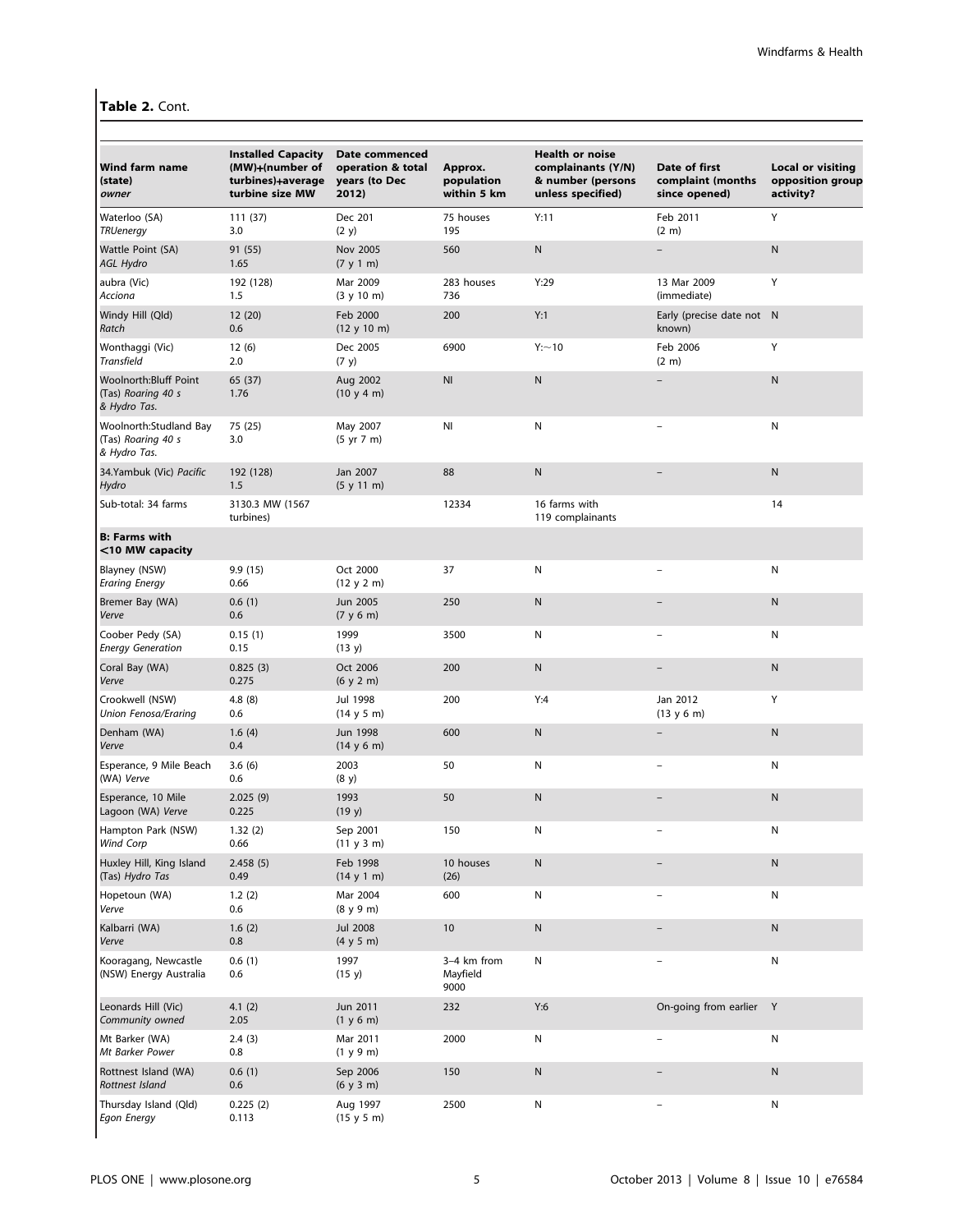#### Table 2. Cont.

| l Wind farm name<br>(state) | <b>Installed Capacity</b><br>(MW)+(number of<br>turbines)+average | Date commenced<br>operation & total<br>years (to Dec | Approx.<br>population | <b>Health or noise</b><br>complainants (Y/N)<br>& number (persons | Date of first<br>complaint (months | Local or visiting<br>opposition group |
|-----------------------------|-------------------------------------------------------------------|------------------------------------------------------|-----------------------|-------------------------------------------------------------------|------------------------------------|---------------------------------------|
| owner                       | turbine size MW                                                   | 2012)                                                | within 5 km           | unless specified)                                                 | since opened)                      | activity?                             |
| Sub-total:17 farms          | 38 MW<br>67 turbines                                              |                                                      | 20405                 | 2 farms with 10<br>complainants                                   |                                    |                                       |
| Total:51 farms              | 3168.3 MW<br>1634 turbines                                        |                                                      | 32739                 | 18 farms with 129<br>complainants                                 |                                    | 16                                    |

 $NI = no$  information.

\*13 residents submitted affidavits in a court case but only 2 complained to the company (AGL), and none to the local Council or Environmental Protection Agency. Average residents per house in 2011:2.6 http://www.censusdata.abs.gov.au/census\_services/getproduct/census/2011/quickstat/0.

doi:10.1371/journal.pone.0076584.t002

provided estimates of the number of individuals, while others provided data on the number of houses. In Table 2, we have multiplied cells showing the number of houses by 2.6, this being the average number of residents per household in Australia today, to give a total estimate of surrounding residents.

#### Results

Table 2 shows the history and distribution of complaints from all 51 Australian wind farms. Complaints came either from individuals or from households with several occupants each or collectively complaining. Some wind companies initially reported the number of complainants as households, while others reported individual complainant numbers. In these cases we sought clarification from companies about whether complaints came from single individuals, couples or more than two members of a family so as to report total the estimated total number of individual complainants.

#### Hypothesis 1: Many Wind Farms would have no History of Complaints

Of all 51 wind farms, 33 (64.7%) had never been subject to health or noise complaints, with 18 (35.3%) receiving at least one complaint since operations commenced. The 33 farms with no histories of complaints, and which today have an estimated 21,633 residents living within 5 km of their turbines, have operated for a cumulative total of 267 years.

Of the 18 wind farms which had received complaints, 16 were larger wind farms  $(\geq 10 \text{ MW}$  capacity). In summary, 18/34 (52.9%) of larger wind farms, and 15/17 (88.2%) of small farms have never experienced complaints. Wind farm opponents sometimes argue that it is mainly very large, ''industrial'' wind turbines which generate sufficient audible noise and infrasound to cause annoyance and health problems. If 1 MW is taken to define a ''large'' turbine, 18/34 (52.9%) of farms using large turbines had never attracted complaints while 15/17 (88%) of farms using smaller turbines had no histories of complaints. Both the total energy generating capacity of farms and whether the turbines used were over 1 MW were thus significant predictors of residents having ever complained, with small total capacity farms being far less likely to have complainants (88% vs 53%;  $\chi^2 = 6.18$ , 1 df,  $p = 0.013$ .

The distribution of farms which have ever received complaints is highly variable across Australia. Figure 1 shows no consistency between the percentages of farms receiving complaints in different states, whether they have many or few wind farms. Western Australia has 13 wind farms (3 with large turbines), including some

of the longest running in Australia (Esperance 10 Mile Lagoon 1993, Denham 1998). No complaints have been received at any of these wind farms. Verve, which operates 8 farms in the state replied ''we have never received any form of notification of health complaints in the vicinity of our wind farms.'' The three farms in Tasmania have also never received complaints.

Our hypothesis about many wind farms – including those with large turbines – having no history of complaints, with strong spatial (geographical) factors being associated with farms receiving complaints was thus strongly confirmed.

## Hypothesis 2: There would be a Small Proportion of Complaining Residents

Nationally, a total of 129 individuals in Australia appear to have ever formally or publicly complained about wind farm noise or health problems affecting them. Of these, well over half (94 or 73%) came from residents living near just six wind farms (Waubra = 29, McArthur = 21, Hallett  $2 = 13$ , Waterloo = 11, Capital = 10 and Wonthaggi  $\sim$  10). Of the remaining farms which have experienced complaints, 9 had between 2 and 6 complainants, and 4 had only single complainants. Of 18 wind farms which had attracted complaints, 11 (72%) have had 6 or less complainants.

There are an estimated 32,789 people living within 5 km of the 50 wind farms for which we obtained residential estimates. Most  $(20,455 \text{ or } 62\%)$  live near the 17 smaller wind farms, while 12,334 live within 5 km of the 32 larger farms. In summary, nationally, an estimated 129 individuals have complained out of an estimated 32,789 nearby residents: a rate of about 0.4% or 1 in 254. Of the 34 wind farms with larger  $(>1$  MW) turbines, their 124 complainants represented some 1 in 100 of the surrounding 12,366 residents. Large wind farms with relatively large surrounding rural populations and no histories of complaint include Wattle Point (560), Albany, Starfish Hill (each 200) and Challicum Hills (143).

Again, our hypothesis that the number of complainants living near those wind farms with any history of complaints would be a small proportion of the exposed population, was strongly confirmed.

## Hypothesis 3: Few Wind Farms would have any History of Complaints Consistent with Claims that Turbines cause Acute Effects

Wind farm complainants describe both acute and chronic adverse effects. Acute effects are of particular interest to the psychogenic hypothesis because it is often claimed that even brief exposure to wind turbines can cause almost immediate onset of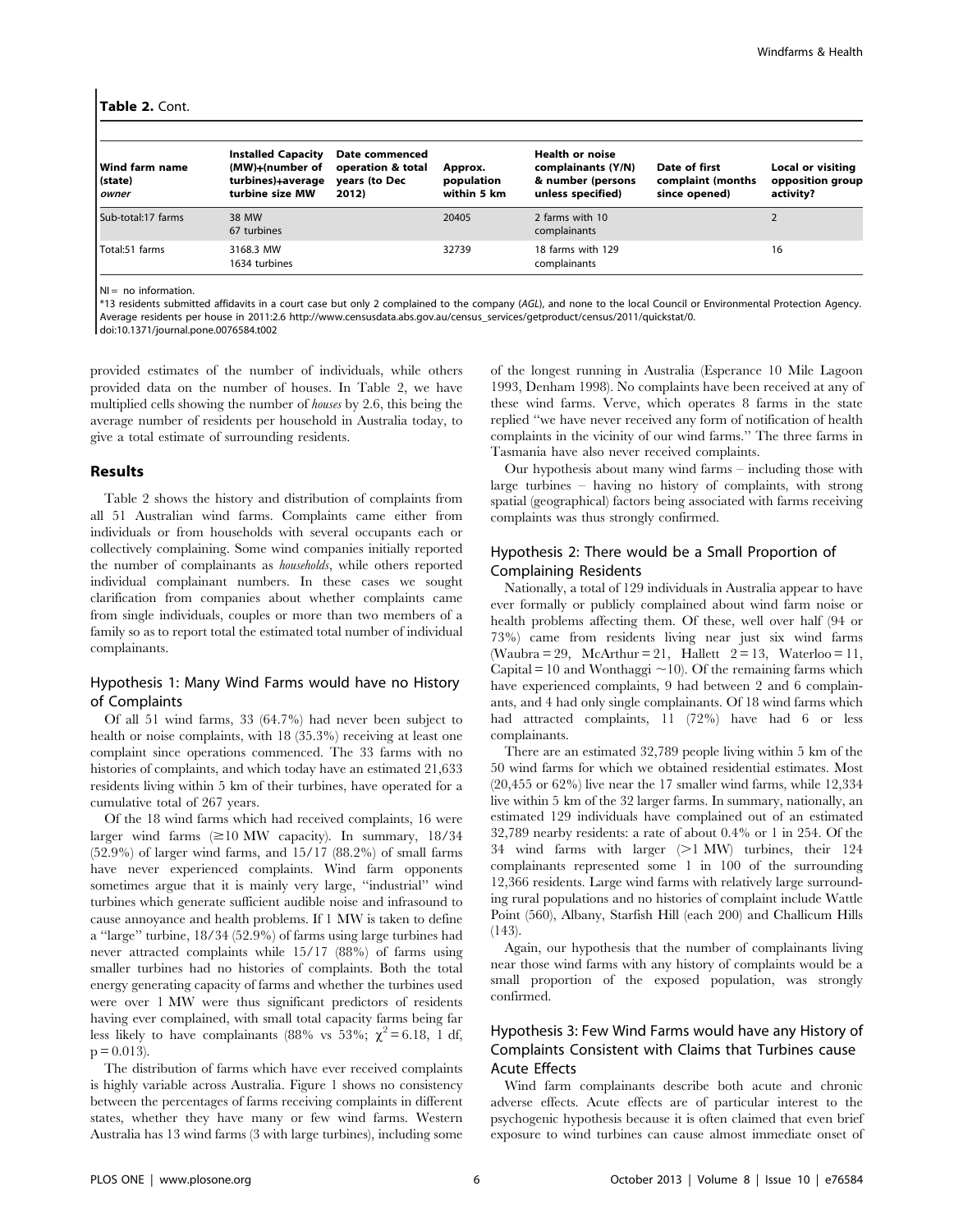symptoms. For example, a recent report describes a visit to turbine-exposed houses where people become immediately affected: ''The onset of adverse health effects was swift, within twenty minutes, and persisted for some time after leaving the study area'' [45]. Symptoms are said to disappear when those affected move away temporarily, only to return as soon as they come back. A highly publicised Lake Bonney complainant who had hosted turbines on his previous property without complaint for six years today claims he and his wife are affected at their new address, further away, but that symptoms disappear as soon as they leave their new home for one or two days [46].

If wind turbine exposure can cause such ''instant'' problems, any history of delayed or non-reporting of such complaints and the absence of any reports about such complaints in the news media, months or sometimes years after various wind farms began operating creates serious coherency problems for such claims. Such delays would be incompatible with there being widespread or important ''acute'' effects from exposure.

Table 2 shows that first complaint timing ranged from immediately after turbines commenced operation (sometimes at only a fraction of full capacity) to many months and even many years later (eg: Crookwell, 13.5 years, Lake Bonney, over 7 years later. In five cases (Clements Gap, Hallet 2 & 4, Leonards Hill, Waubra), wind companies advised that complaints anticipating health problems were received before the farms commenced operation. Of the 51 wind farms, 33 (64.7%) have seen no complaints; 6 (11.8%) saw complaints commence at times ranging from 2 months to 13.5 years after turbine operation; and 12 (23.5%) saw either on-going complaints continue from before the wind farms commenced operation or within the first month.

Early complaints from some wind farms could be consistent with acute effects caused directly by turbine exposure but also with nocebo effects caused by anticipation of adverse effects [32]. However, gaps of months or sometimes years between the commencement of turbine operation and complaints are inconsistent with turbines causing acute effects. Moreover, if such effects were serious or common, clinical case reports would have almost certainly appeared in peer reviewed journals, given the many years that wind farms have operated in Australia. No such reports have been published.

## Hypothesis 4: Most Complaints would Date from 2009 or Later, when Anti Wind Farm Groups began to Publicise Alleged Health Effects

The nocebo hypothesis would predict that the spread of negative, often emotive information would be followed by increases in complaints and that without such suggestions being spread, complaints would be less. Australia's first still operational wind farm commenced operation in 1993 at 10 Mile Lagoon near Esperance, Western Australia. However, objections to wind farms in Australia appear to date from the early years of the 2000 s when press reports mentioned negative reactions of some in rural communities to their intrusiveness in bucolic country landscapes (''behemoths'' [47]), bird and bat strikes, the divisiveness engendered in communities by the perceived unfairness of some landowners being paid hosting fees of up to \$15,000 per year per turbine while neighbours received none, and debates about the economics of green energy. Unguarded, frank NIMBYism ''I'm quite happy to admit that this is a not-in-my-backyard thing, because my backyard is very special'' was also evident in 2002 [47].

Groups explicitly opposing wind farms ostensibly because of agendas about preserving pristine bush and rural environments were active from these early years and included many branches of the Australian Landscape Guardians (for example Prom Coast (2002), Spa Country [48], Grampians-GlenThompson [49], Western Plains, Daylesford and District). Key figures in the Landscape Guardians have links with mining and fossil fuel industries [50]. Interests with overt climate change denial agendas also actively opposed wind farm developments, particularly in Victoria. Chief among these were the Australian Environment Foundation, registered in February 2005.

However, health concerns were marginal in these early oppositional years, with one early press report from September 2004 [48] noting ''some objectors have done themselves few favours by playing up dubious claims about reflecting sunlight, mental health effects and stress to cattle''.

An unpublished British report said to refer to data gathered in 2003 on symptoms in 36 residents near unnamed English wind farms is frequently noted by global wind turbine opponents as the first known report of health effects from wind turbines, although curiously, it does not appear to have been produced until 2007 [51]. The Daylesford and Districts Landscape Guardians referred to Harry's work in a 2007 submission opposing a wind farm at Leonards Hill [52].

In Australia, a rural doctor from Toora, Victoria, David Iser, produced another unpublished report [53] in April 2004 following his distribution of 25 questionnaires to households within 2 km of the local 12 turbine, 21 MW wind farm, which had commenced operation in October 2002. Twenty questionnaires were returned, with 12 reporting no health problems. Three reported what Iser classified as ''major health problems, including sleep disturbances, stress and dizziness''. Like that of Harry, Iser's report provides no details of sample selection; whether written or verbal information accompanying the delivery of the questionnaire may have primed respondents to make a connection between the wind turbines and health issues; whether those reporting effects had previous histories of the reported problems; nor whether the self-reported prevalence of these common problems were different to those which would be found in any age-matched population.

In the 10 years between the commencement of operation of the first Esperance wind farm and the end of 2003 when the Harry and Iser health impact reports [51,53] began being highlighted by turbine opposition groups, 12 more wind farms commenced operation in Australia. In that decade, besides two complainants from Toora, we aware of only one other person living near the north Queensland Windy Hill wind farm who complained of noise and later health soon after operation commenced in 2000. Importantly in that decade, five large turbined wind farms at Albany, Challicum Hills, Codrington, Starfish Hill and Woollnorth Bluff Point commenced operation but never received complaints.

With the exception of those just mentioned and Wonthaggi  $(\sim)10$  complainants in 2006, but none today) all other health and noise complainants ( $n = 116$ ) first complained after March 2009– six years after Iser's Toora small, unpublished survey of health complaints [53] - and particularly from the most recent years when anti wind farm publicity from opposition groups focused on health has grown. Again, the nocebo and the 'communicated disease' hypotheses would predict this changed pattern and contagion of complaints, driven by increasing community concern. Sixty nine percent of wind farms began operating prior to 2009 while the majority of complaints (90%) were recorded after this date.

Responding to the nocebo hypothesis and the view that opposition groups were fomenting a 'communicated disease', the Waubra Foundation's Sarah Laurie stated: ''There is also plenty of evidence that the reporting of symptoms for many residents at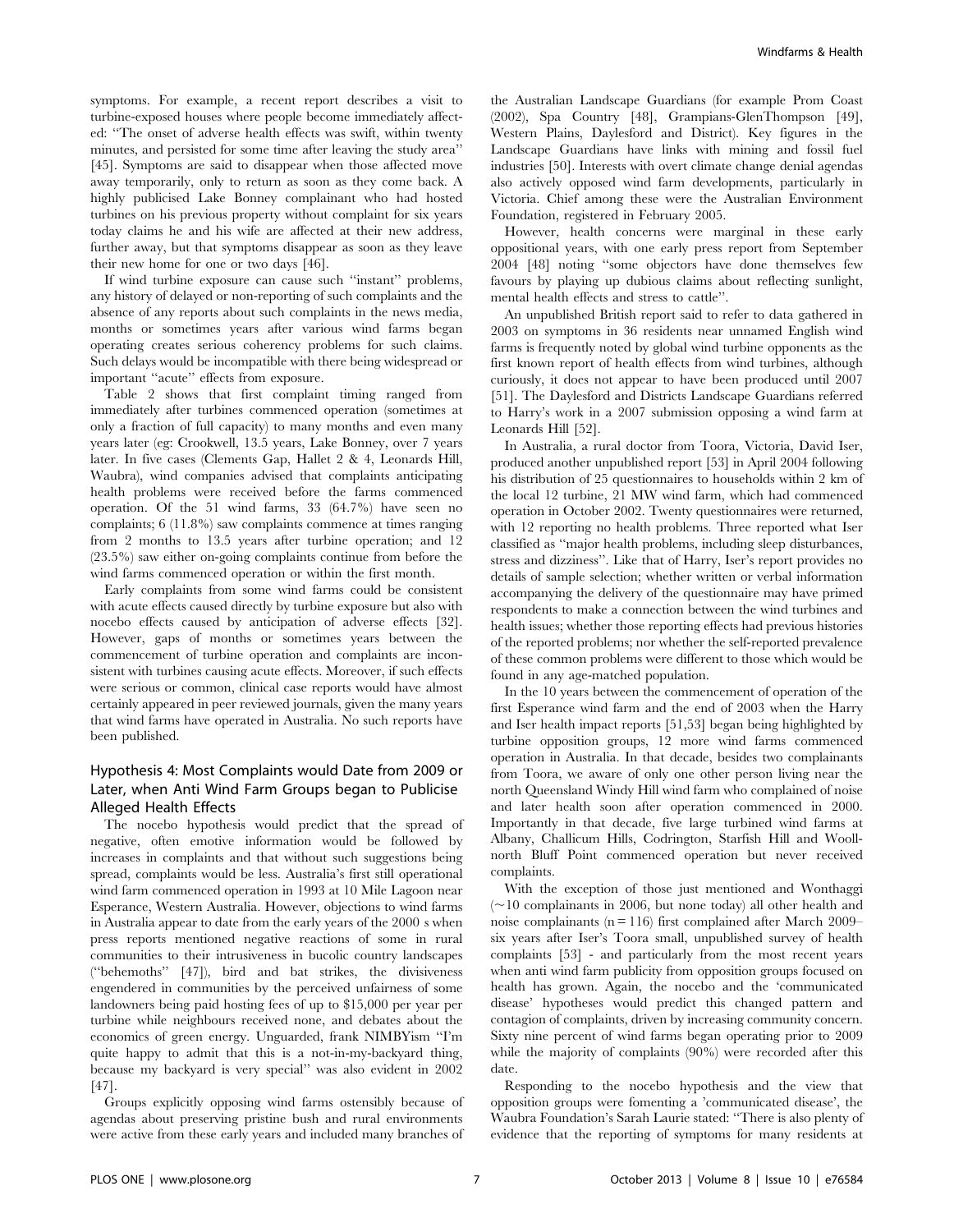

Figure 1. Farms with wind turbine complainants by state, Australia 1993–2012. doi:10.1371/journal.pone.0076584.g001

wind developments in Victoria such as Toora, Waubra and Cape Bridgewater preceded the establishment of the Waubra Foundation (emphasis in original). In the case of Dr David Iser's patients at Toora the time elapsed is some 6 years.'' [54].

This statement neglects to note that the Waubra Foundation's registration in July 2010 was preceded by several years of virulent wind turbine opposition – which included health claims – by the Landscape Guardians and the Australian Environment Foundation. For example, in November 2009, 8 months before the formation of the Waubra Foundation the Western Plains Landscape Guardians published a full-page advertisement in the local Pyrenees Advocate newspaper headed ''Coming to a house, farm or school near you? Wind Turbine Syndrome also known as Waubra Disease''. It listed 12 common symptoms (e.g. sleeping problems, headaches, dizziness, concentration problems). Peter Mitchell is the founding chairman of the Waubra Foundation and in 2009 and at least until February 2011, was also actively advocating for the Landscape Guardians [55].

Table 2 shows that of the 18 wind farms which have seen complainants, 15 (83%) have experienced local opposition from anti wind farm groups. No wind farm with any history of wind turbine opposition avoided at least one health or noise complaint. We conclude that health and noise complaints were rare prior to the decision of anti wind farm groups to focus on these issues and that anti wind farm activists are likely to have played an important role in spreading concern and anxiety in all wind farms areas in which they have been active.

#### Discussion

This study shows there are large historical and geographical differences in the distribution of complainants to wind farms in Australia. There are many wind farms, large and small, with no histories of complaints and a small number where the large bulk of complaints have occurred. Just over half of wind farms with larger turbines have seen complaints, but nearly just as many have not. These differences invite explanations that lie beyond the turbines themselves.

Our historical audit of complaints complements recent experimental evidence [32], that is strongly consistent with the view that ''wind turbine syndrome'' and the seemingly boundless and sometimes bizarre range of symptoms associated with it has important psychogenic nocebo dimensions [2]. While wind turbines have operated in Australia since 1993, including farms with  $>1$  MW turbines from 2001 (Albany and Codrington), health and noise complaints were very rare until after 2009, with the exception of Wonthaggi which saw about 10 complainants in 2006.

Several wind farm operators reported that many former complainants had now desisted. For example, Waubra management advised that not all complainants identified by our public searches had complained to them, and that more than half of the 17 complainant households who had complained to them, had had their complaints resolved. Similarly, Wonthaggi management said that none of some 10 complainants from 2006/2007 were still complaining today. Some of these former complainants from different farms had had their houses noise tested with the results showing they conformed to the relevant noise standard, some received noise mitigation (e.g. double glazing), while others simply stopped complaining.

Opponents sometimes claim that only ''susceptible'' individuals are adversely affected by wind turbines, using the analogy of motion sickness. Our data produce problems for that explanation: it is implausible that no susceptible people would live around any wind farm in Western Australia or Tasmania, around almost all older farms, nor around nearly half of the more recent farms. No credible hypotheses other than those implicating psycho-social factors have been advanced to explain this variability.

As anti wind farm interest groups began to stress health problems in their advocacy, and to target new wind farm developments, complaints grew. Significantly though, no older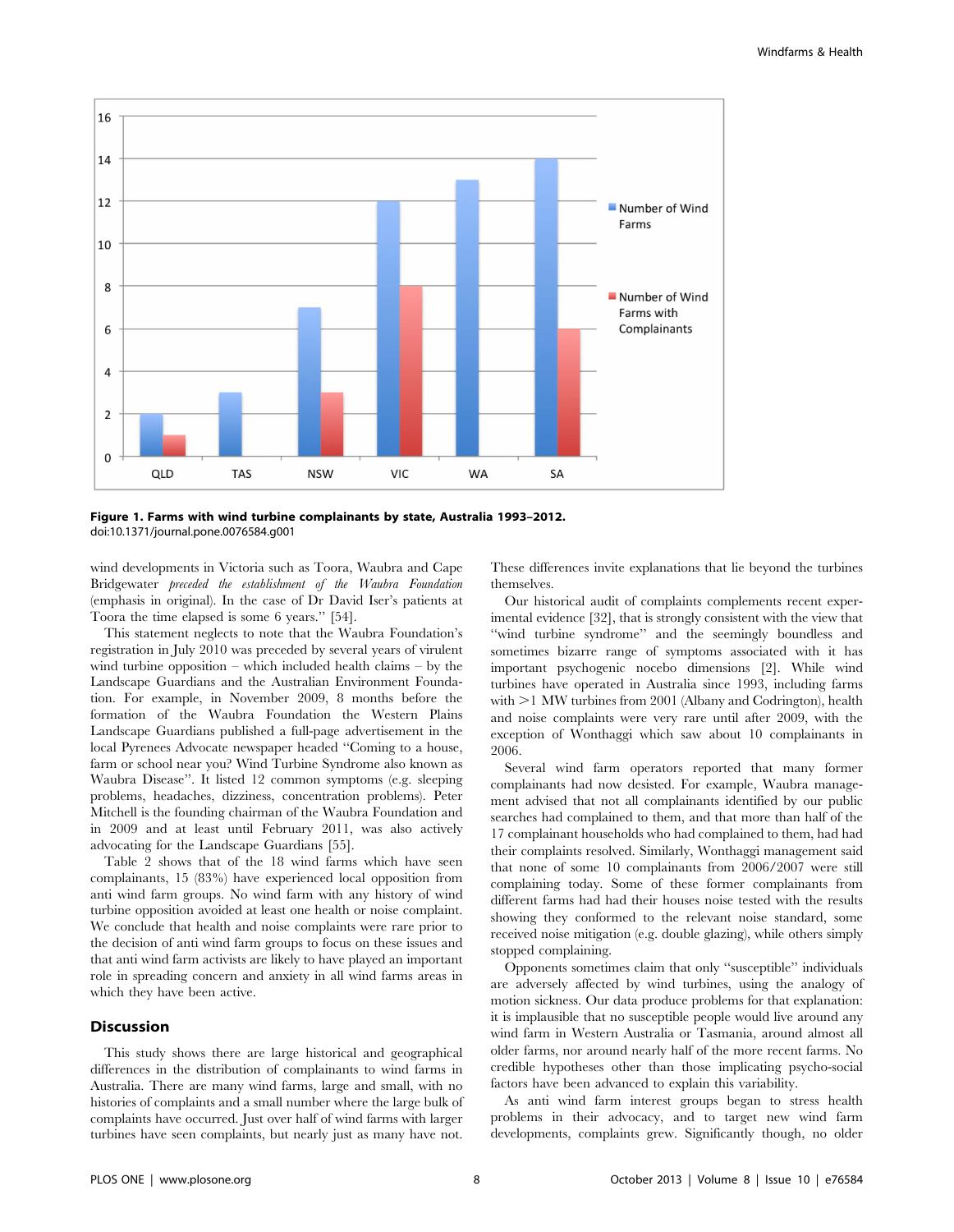farms with non-complaining residents appear to have been targeted by opponents. The dominant opposition model appears to be to foment health anxiety among residents in the planning and construction phases. Health complaints can then appear soon after power generation commences. Residents are encouraged to interpret common health problems like high blood pressure and sleeping difficulties as being caused by turbines.

For example, sleeping problems are very common, with recent Australian and New Zealand estimates ranging from 34% [56], to moderately poor (26.4%) and very poor sleep quality (8.5%) [57]. A German study undertaken to obtain benchmark reference data on common symptoms and illnesses experienced in the past 7 days in the general population for comparison with those experienced by clinical trial enrollees presents data on several problems most often attributed to wind turbines. These include headache (45.3%), insomnia (25.6%), fatigue and loss of energy (19.1%), agitation (18.4%), dizziness (17%) and palpitations (8.6%) [58].

A case brought before The Ontario Environmental Review Tribunal by residents claiming to be affected by a wind farm, collapsed when the Tribunal requested that complaints supply their medical records to determine whether their complaints predated the operation of the wind farm [59].

Wind farm opponents frequently argue complainants are legally "gagged" from speaking publicly about health problems, thus underestimating the true prevalence of those affected. This is said to apply to turbine hosts who are contractually gagged or to nonhosts who have reached compensation settlements with wind companies after claiming harm. The first claim is difficult to reconcile with the example provided by a high profile Lake Bonney wind farm host who continues to complain publicly without attracting any legal consequences [27]. Confidentiality clauses are routinely invoked in any legal settlement to protect parties' future negotiating positions with future complainants. They usually refer to the settlement figure rather than to the reasons for it.

We purposefully took a liberal view of what a ''complainant'' was, by including those who had voiced their displeasure about noise, sleep or health in news media or submissions even if they had never lodged a formal complaint with the relevant wind farm company. Despite this, the numbers complaining in Australia were very low and largely concentrated in a small number of ''hotbeds'' of anti wind farm activism.

A 2012 CSIRO report on nine wind farm developments in three Australian states found widespread acceptance among local residents of both operating and planned farms, and noted that: ''The vocal minority are more often prominent in the media … These groups often contact local residents early in the project and share concerns about wind farms.'' And that ''The reasons for opposition by some participants suggest that wind farms proposals are triggering a range of underlying cultural or ideological concerns which are unlikely to be addressed or resolved for a specific wind farm development. These underlying issues include pre-existing concerns that rural communities are politically neglected by urban centres, commitment to an anti-development stance, and opposition to a 'green' or 'climate action' political agenda.'' [60].

### Limitations

The data we obtained on the number of individuals or occupied houses near the farms were current estimates. These numbers may have varied in different directions for different farms over the 20 year period that wind farms have operated in Australia. But no data are available on that variation. Our estimates of the ratios of complaints to population are therefore unavoidably fixed around the most current population estimates. They would include children who do not lodge complaints, but who are often mentioned by wind farm opponents as subject to health effects [2].

It is possible that there were other complainants who complained earlier than in the periods covered by our corroborative checks. However, this seems highly unlikely: Australian anti wind farm groups would have strong interests in widely publicising such complainants, had they existed. The Waubra Foundation for example, repeatedly refers to the 2004 Iser report [53], in its efforts to emphasise that health concerns had been raised before the Waubra Foundation became established [54] As wind farm opponents have not highlighted more complainants than we have identified, this strongly suggests there were no earlier health or noise complainants.

It is also possible that some of the health complainants are disingenuous, thereby inflating the true number of people actually claiming to experience turbine-related health problems when their objections may be only aesthetic. Controversy arose when an anti wind farm activist who lives 17 km from the Waterloo wind farm was recently accused of ''coaching'' residents who disliked the local wind farm to explicitly mention health issues [61].

We selected the 5 km distance from turbines as a compromise between the 2 km minimum setback distance designated by the Victorian government for future wind farm approvals, and the 10 km often named by the Waubra Foundation as the advisable minimum distance. We also note here, that one prominent critic of wind farms claims to to be able to personally sense low frequency noise up to 100 km away from wind turbines under certain conditions [62]. Had we chosen the 10 km distance counseled by the Waubra Foundation, this would have significantly increased the numbers of people exposed but not complaining.

The estimates provided by the wind companies of the number of residents within 5 km of wind farms need to be seen as approximations. Census data is available by local government areas and by the Australian Bureau of Statistics statistical regions. However, these do not correspond with the 5 km zone of residence of interest here. The wind companies which provided this data obtained it from their own knowledge of the number of residences near their wind farms and we checked local township sizes from Australian census data. This information is typically obtained during the planning stages of wind farm development when development applications often require such estimations to be provided. At least one company used Google Earth photography to calculate their estimate of the number if dwellings. However, such estimates will always be imprecise and approximations only. They nonetheless provide ''ballpark'' denominators against which the known number of complainants can be compared.

#### Acknowledgments

Mia Rose for research assistance; wind farm proprietors for some data in Table 2.

#### Author Contributions

Analyzed the data: SC AStG KW VC. Wrote the paper: SC AStG KW VC. Conceived of study: SC. Collected data: SC AStG KW VC. Contributed to writing: SC AStG KW VC.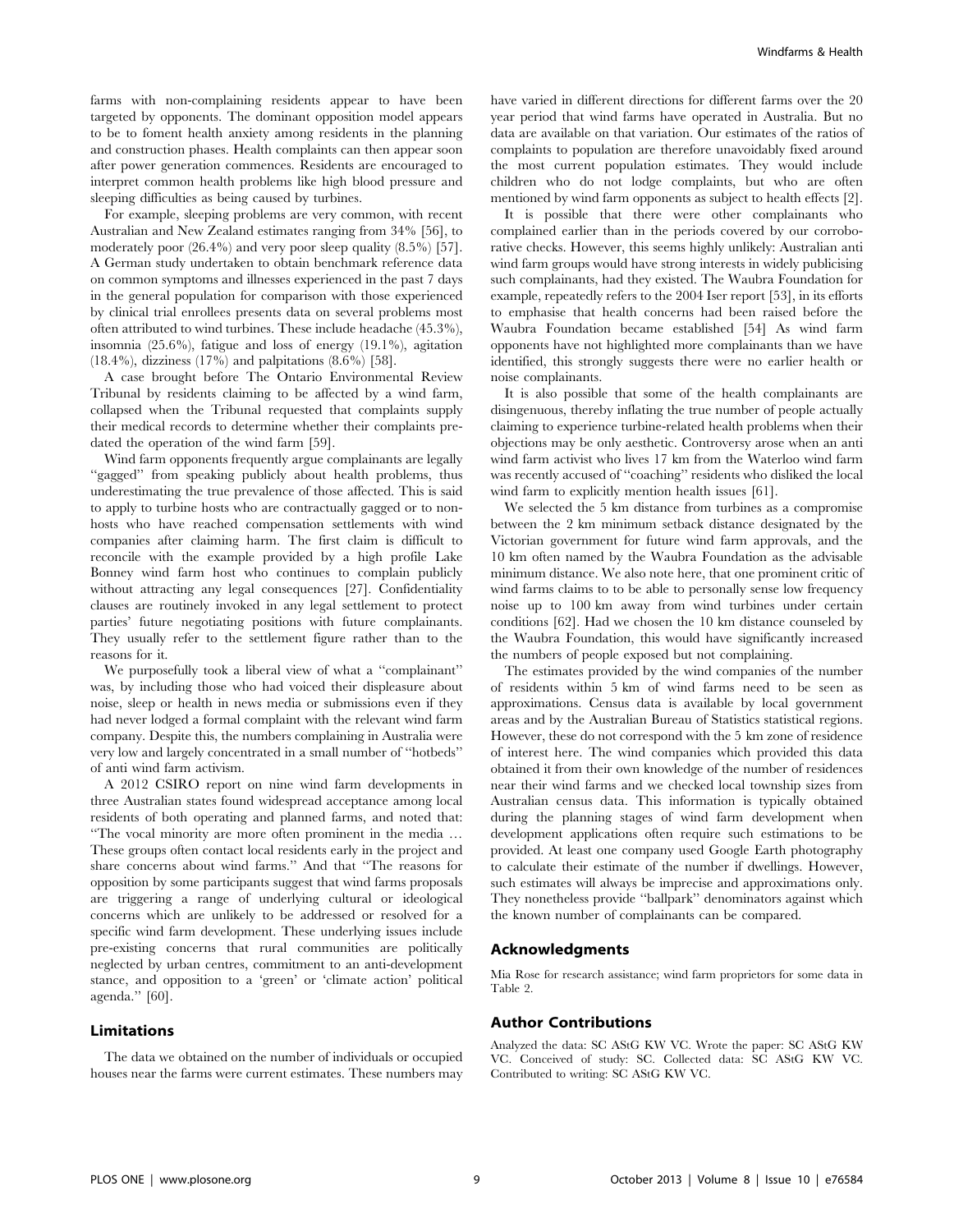#### References

- 1. Petrie KJ, Sivertsen B, Hysing M, Broadbent E, Moss-Morris R, et al. (2001) Thoroughly modern worries: the relationship of worries about modernity to reported symptoms, health and medical care utilization. J Psychosom Res 51: 395–401.
- 2. Chapman S (2013) Symptoms, diseases and aberrant behaviours attributed to wind turbine exposure. Available: http://tobacco.health.usyd.edu.au/assets/ pdfs/publications/WindfarmDiseases.pdf. Accessed 2013 Jun 19.
- 3. Pedersen E, Halmstad HI (2003) Noise annoyance from wind turbines a review. Swedish Environmental Protection Agency. Report 5308. Available: http://www.naturvardsverket.se/Documents/publikationer/620-5308-6.pdf. Accessed 2012 Jul 20.
- 4. Leventhall G (2004) Low frequency noise and annoyance. Noise & Health 6: 59– 72.
- 5. Chatham-Kent Public Health Unit, Ontario (2008) The health impact of wind turbines: a review of the current white, grey and published literature. Available: http://www.wind-works.org/cms/fileadmin/user\_upload/Files/Health\_and\_ Wind\_by\_C-K\_Health\_Unit.pdf. Accessed 2013 Mar 19.
- 6. Colby WD, Dobie R, Leventhall G, Lipscomb DM, McCunney RJ, et al. (2009) Wind turbine sound and health effects. An expert panel review. Prepared for: American Wind Energy Association and Canadian Wind Energy Association Available: http://www.tuulivoimayhdistys.fi/sites/www.tuulivoimayhdistys.fi/ files/wind\_turbine\_sound\_and\_health\_effects.pdf. Accessed 2012 May 2.
- 7. Minnesota Department of Health, Environmental Division (2009) Public Health Impacts of Wind Turbines. Available: www.health.state.mn.us/divs/eh/ hazardous/topics/windturbines.pdf. Accessed 2012 Jul 20.
- 8. Chief Medical Officer of Health (CMOH) Report Ontario (2010) The potential health impact of wind turbines. Available: http://www.health.gov.on.ca/en/ common/ministry/publications/reports/wind\_turbine/wind\_turbine.pdf. Accessed 2012 May 2.
- 9. Hanson M.A. Advisory Group on Non-inoising Radation (2010) Health effects of exposure to ultrasound and infrasound. Report of the independent advisory group on non-ionising radiation. Available: www.hpa.org.uk/webc/ HPAwebFile/HPAweb\_C/1265028759369. Accessed 2012 Apr 15.
- 10. Health Protection Agency. A report by the Ad Hoc Expert Group on Noise and Health (2010) Environmental Noise and Health in the United Kingdom. Available: http://www.hpa.org.uk/webc/HPAwebFile/HPAweb\_C/ 1279888026747. Accessed 2012 Aug 20.
- 11. National Health and Medical Research Council (2010) Wind turbines and health. A rapid review of the evidence. Available: http://www.nhmrc.gov.au/\_ files\_nhmrc/publications/attachments/new0048\_evidence\_review\_wind\_ turbines\_and\_health.pdf. Accessed 2012 Jun 14.
- 12. Bolin K, Bluhm G, Eriksson G, Nilsson ME (2011) Infrasound and low frequency noise from wind turbines: exposure and health effects. Environmental Research Letters Vol 6. Available http://iopscience.iop.org/1748-9326/6/3/ 035103/.
- 13. Fiumicelli D (2011) Windfarm noise dose-response: a literature review. Acoustics Bulletin: 26–34.
- 14. Knopper LD, Ollson CA (2011) Health effects and wind turbines: A review of the literature. Environmental Health Vol 10.Available http://www.ehjournal. net/content/10/1/78.
- 15. Ellenbogen JM, Grace S, Heiger-Bernays WJ, Manwell JF, Mills DA, et al. (2012) Wind Turbine Health Impact Study. Report of Independent Expert Panel. Prepared for: Massachusetts Department of Environmental Protection. Massachusetts Department of Health. Available: http://www.mass.gov/dep/ energy/wind/turbine\_impact\_study.pdf. Accessed 2012 May 2.
- 16. Jakobsen J (2005) Infrasound emission from wind turbines. J Low Freq Noise Vibration Active Control 24: 145–155.
- 17. National Research Council (USA) (2007) Impact of wind energy development on humans (Chapter 4: pp97–120) of: Environmental Impacts of Wind-Energy Projects. Available: http://www.vawind.org/assets/nrc/nrc\_wind\_report\_ 050307.pdf Accessed 2012 Jul 20.
- 18. Massachusetts Department of Environmental Protection (2012) Wind Turbine Health Impact Study: Report of Independent Expert Panel. Available: http:// www.mass.gov/eea/docs/dep/energy/wind/turbine-impact-study.pdf. Accessed 2013 Mar 8.
- 19. Health Impact Assessment Program, Research and Education Services, Office of Environmental Public Health, Public Health Division, Oregon Health Authority (2012) Strategic health impact assessment on wind energy development in Oregon. Available: http://public.health.oregon.gov/HealthyEnvironments/ TrackingAssessment/HealthImpactAssessment/Documents/Wnd%20Energy%20HIA/ Wind%20HIA\_Final.pdf. Accessed 2013 Mar 8.
- 20. Department of Health, Government of Victoria (2013) Wind farms, sound and health. Technical information. Available: http://docs.health.vic.gov.au/docs/doc/ 5593AE74A5B486F2CA257B5E0014E33C/\$FILE/Wind%20farms,%20sound% 20and%20%20health%20-%20Technical%20information%20WEB.pdf. Accessed 2013 May 2.
- 21. Johansson M, Laike T (2007) Intention to respond to local wind turbines: the role of attitudes and visual perception. Wind Energy 10: 435–451.
- 22. Taylor J, Eastwick C, Wilson R, C L (2013) The influence of negative oriented personality traits on the effrect of wind turbine noise. Pers Indiv Differ 54: 338– 343.
- 23. Pedersen E, Waye K (2007) Wind turbine noise, annoyance and self-reported health and well-being in different living environments. Occup Environ Med 64: 480–486.
- 24. Pedersen E, van den Berg F, Bakker R, Bouma J (2009) Response to noise from modern wind farms in The Netherlands. J Acoust Soc Am 126: 634–643.
- 25. Henningsen P, Priebe S (2003) New environmental illnesses: what are their characteristics? Psychother Psychosom 72: 231–234.
- 26. Petrie KJ, Wessely S (2002) Modern worries, new technology, and medicine. BMJ, 324: 690–691.
- 27. Tracey I (2010) Getting the pain you expect: mechanisms of placebo, nocebo and reappraisal effects in humans. Nat Med 16: 1277–1283.
- 28. Stovner LJ, Oftedal G, Straume A, Johnsson A (2008) Nocebo as headache trigger: evidence from a sham-controlled provocation study with RF fields. Acta Neurol Scand Suppl 188: 67–71.
- 29. Danker-Hopfe H, Dorn H, Bornkessel C, C. S (2010) Do mobile phone base stations affect sleep of residents? Results from an experimental double-blind sham-controlled field study. Am J Hum Biol 22: 613–618.
- 30. Witthoft M, Rubin GJ (2013) Are media warnings about the adverse health effects of modern life self-fulfilling? An experimental study on idiopathic environmental intolerance attributed to electromagnetic fields (IEI-EMF). J Psychosom Res 74: 206–212.
- 31. Baliatsas C, van Kamp I, Kelfkens G, Schipper M, Bolte J, et al. (2011) Nonspecific physical symptoms in relation to actual and perceived proximity to mobile phone base stations and powerlines. BMC Pub Health 11: 421.
- 32. Crichton F, Dodd G, Schmid G, Gamble G, Petrie K (2013) Expectations and wind turbine symptoms. Health Psychol doi: 10.1037/a0031760.
- 33. Boss LP (1997) Epidemic hysteria: a review of the published literature. Epidemiol Rev 19: 233–243.
- 34. Page LA, Keshishian C, Leonardi G, Murray V, Rubin GJ, et al. (2010) Frequency and predictors of mass psychogenic illness. Epidemiol 21: 744–747.
- 35. Balaratnasingam S, Janca A (2006) Mass hysteria revisited. Current Opinion in Psychiatry 19: 171–174.
- 36. Wikipedia History of wind power. Available: http://en.wikipedia.org/wiki/ History of wind power. Accessed 2013 Mar 4.
- 37. Pierpont N (2009) Wind Turbine Syndrome. A report on a natural experiment.
- Available: http://www.windturbinesyndrome.com/. Accessed 2012 Jun 14. 38. Pierpont N What is wind turbine syndrome? Available: http://www. windturbinesyndrome.com/wind-turbine-syndrome/what-is-wind-turbinesyndrome/]. Accessed 2013 Mar 4.
- 39. Deignan B, Harvey E, Hoffman-Goetz L (2013) Fright factors about wind turbines and health in Ontario newspapers before and after the Green Energy Act. Health, Risk & Society. DOI:10.1080/13698575.2013.776015.
- 40. Chapman S, St George A (2013) How the factoid of wind turbines causing "vibroacoustic disease" came to be "irrefutably demonstrated". ANZJPH 33: 244–249.
- 41. Pagano M. Are wind farms health risks? US scientist identifies "wind turbine syndrome". The Independent. 2009 Aug 2 http://www.independent.co.uk/ environment/green-living/are-wind-farms-a-health-risk-us-scientist-identifieswind-turbine-syndrome-1766254.html. Accessed.
- 42. Parliament of Australia, Senate Standing Committees on Community Affairs (2012) The Social and Economic Impact of Rural Wind Farms. Available: http://www.aph.gov.au/Parliamentary\_Business/Committees/Senate\_ Committees?url = clac\_ctte/completed\_inquiries/2010-13/impact\_rural\_wind\_ farms/submissions.htm. Accessed 2013 Mar 13.
- 43. NSW Government Planning and Infrastructure (2012; March 14) Draft NSW Planning Guidelines: Wind Farms. Submissions. Available: http://www. planning.nsw.gov.au/Development/Onexhibition/tabid/205/ctl/View/mid/ 1081/ID/66/language/en-US/Default.aspx. Accessed 2013 Feb 21.
- 44. Parliament of Australia Senate (2012) Renewable Energy (Electricity) Amendment (Excessive Noise from Wind Farms) Bill 2012. Available: http://www.aph. gov.au/Parliamentary\_Business/Committees/Senate\_Committees?url = ec\_ ctte/completed\_inquiries/2010-13/renewable\_energy\_2012/submissions.htm. Accessed 2013 Mar 13.
- 45. Ambrose S, Rand R. The Bruce McPherson Infrasound and Low Frequency Noise Study. Available: http://docs.wind-watch.org/ BruceMcPhersonInfrasoundandLowFrequencyNoiseStudy.pdf. Accessed 2011 Dec 14.
- 46. Anon (2013) Health issues raised in windfarm debate. Available: http://www. borderwatch.com.au/story/262103/health-issues-raised-in-windfarm-debate/. Accessed 2013 Mar 11.
- 47. Fyfe M (2002) Turbines spark coastal controversy (The Age). Available: http:// www.dioxides.com.au/dioxides-articles/2002/7/8/turbines-spark-coastalcontroversy/. Accessed 2012 May 14.
- 48. van Tiggelen J. An ill wind blowing. Sydney Morning Herald Good Weekend. 2004 Sept 4 http://web.archive.org/web/20130429182528/http:// spacountryguardians.org.au/display.php?newpageid = 78. Accessed 2012.
- 49. Parliament of Victoria (2009) Environment and Natural Resources Committee. Inquiry into the appeals process for renewabale energy projects. Available: http://www.parliament.vic.gov.au/images/stories/committees/enrc/renewable\_ energy/transcripts\_of\_evidence/Grampians-Glenthompson\_Landscape\_Guardians\_ Inc.pdf. Accessed 2013 Mar 5.